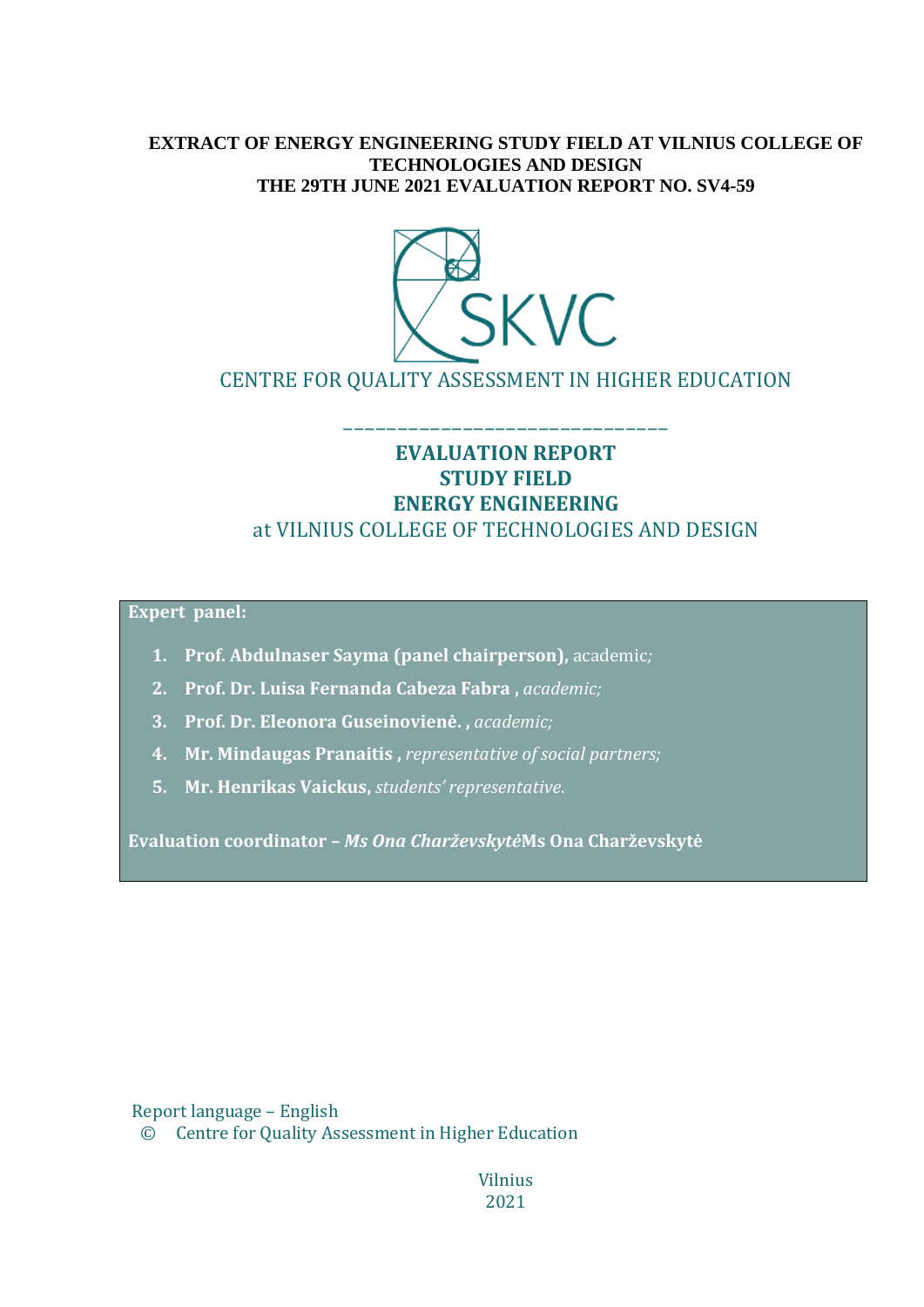| Title of the study programme                                | Renewable Energy *              | <b>Energy Engineering</b>       |
|-------------------------------------------------------------|---------------------------------|---------------------------------|
| State code                                                  | 653E33001                       | 6531EX020                       |
| Type of studies                                             | <b>Higher Education College</b> | <b>Higher Education College</b> |
| Cycle of studies                                            | First                           | First                           |
| Mode of study and duration (in<br>years)                    | FT/PT                           | FT/PT                           |
| Credit volume                                               | <b>180 ECTS</b>                 | <b>180 ECTS</b>                 |
| Qualification degree and (or)<br>professional qualification | <b>Professional Bachelors</b>   | <b>Professional Bachelors</b>   |
| Language of instruction                                     | Lithuanian                      | Lithuanian                      |
| Minimum education required                                  | <b>Secondary Education</b>      | <b>Secondary Education</b>      |
| Registration date of the study<br>programme                 | 06-04-2013                      | 18-05-2012                      |

### **Study Field Data**

*\*programme terminated in June 2019.*

<...>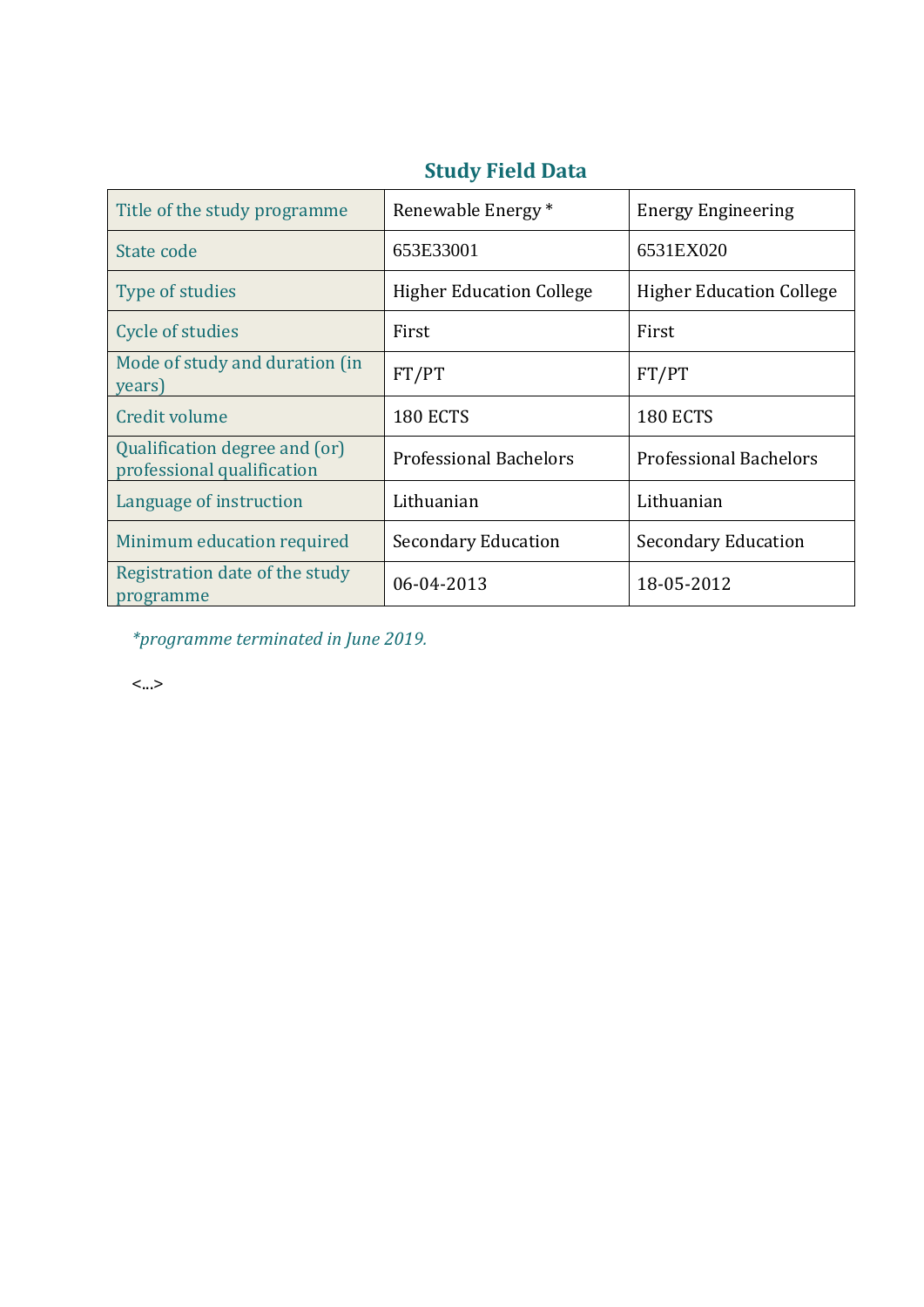# **II. GENERAL ASSESSMENT**

*The Energy engineering* study field at *Vilnius College of Technologies and Design* is given **positive** evaluation.

*Study field and cycle assessment in points by evaluation areas*.

| No. | <b>Evaluation Area</b>                                                | <b>Evaluation of</b><br>an area in<br>points* |
|-----|-----------------------------------------------------------------------|-----------------------------------------------|
| 1.  | Intended and achieved learning outcomes and curriculum                | 3                                             |
| 2.  | Links between science (art) and studies                               | 3                                             |
| 3.  | Student admission and support                                         | 3                                             |
| 4.  | Teaching and learning, student performance and graduate<br>employment | 3                                             |
| 5.  | Teaching staff                                                        | 3                                             |
| 6.  | Learning facilities and resources                                     | 3                                             |
| 7.  | Study quality management and public information                       | 3                                             |
|     | Total:                                                                | 21                                            |

 $*1$  (unsatisfactory) - there are essential shortcomings that must be eliminated;

2 (satisfactory) - meets the established minimum requirements, needs improvement;

3 (good) - the field develops systematically, has distinctive features;

4 (very good) - the field is evaluated very well in the national and international context, without any deficiencies;

5 (exceptional) - the field is exceptionally good in the national and international context/environment.

<…>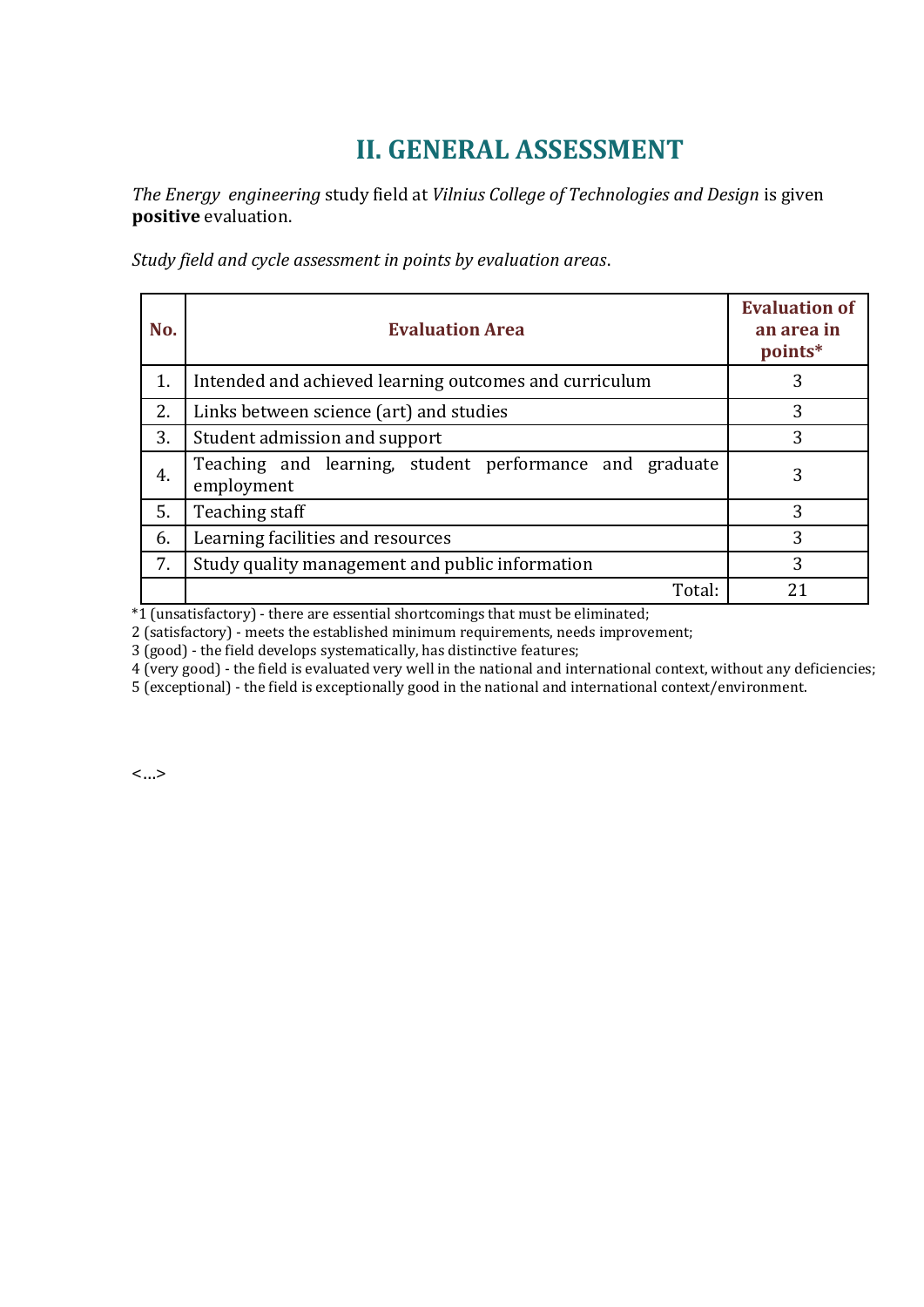# **IV. RECOMMENDATIONS**

| <b>Evaluation Area</b>                                       | <b>Recommendations for the Evaluation Area (study cycle)</b>                                                                                                                                                                                                                                                       |
|--------------------------------------------------------------|--------------------------------------------------------------------------------------------------------------------------------------------------------------------------------------------------------------------------------------------------------------------------------------------------------------------|
| Intended and achieved<br>learning outcomes and<br>curriculum | It is recommended to review the curriculum to ensure that the<br>merger of a number of study programmes does not lead to loss of<br>in-depth study                                                                                                                                                                 |
|                                                              | While the college emphasise that strong market needs specialists in<br>Energy Engineering, this does not translate to matching student<br>recruitment and hence the college needs to identify the reasons and<br>make a plan of action, beyond stating that mathematics and science<br>are not popular at schools. |
| Links between science<br>(art) and studies                   | It is recommended that the college puts more focus on applied<br>research to address the challenges in the Energy sector.                                                                                                                                                                                          |
|                                                              | It is recommended to encourage social partners to be involved in<br>students' research projects                                                                                                                                                                                                                    |
|                                                              | Teaching staff should be encouraged to apply for externally funded<br>research projects that in turn would underpin education                                                                                                                                                                                      |
| Student admission and<br>support                             | It is recommended that the college takes a more systematic<br>approach to students' admissions in the short term to improve the<br>number and quality of students recruited to the programme                                                                                                                       |
|                                                              | The college should actively work on identifying the causes of low<br>students' mobility and devise an action plan to increase that.                                                                                                                                                                                |
|                                                              | The college should get students representatives more involved in<br>improvements of various aspects of their study programme and<br>mobility                                                                                                                                                                       |
| Teaching and learning,                                       | The college needs to make more effort to better understand the<br>market needs and adapt the study programmes accordingly.                                                                                                                                                                                         |
| student performance<br>and graduate<br>employment            | Itt is recommended to include specific study topics that improve<br>students' employability skills.                                                                                                                                                                                                                |
|                                                              | The college should improve the level of involvement of alumni in<br>providing feedback on the programmes of study field.                                                                                                                                                                                           |
| <b>Teaching staff</b>                                        | The high ratio of lecturers to students, due to low number of<br>students need to be assessed to ensure economically viable<br>programmes.                                                                                                                                                                         |
|                                                              | It is recommended to improve staff mobility in relation to<br>conducting research and to improve their English language skills                                                                                                                                                                                     |
|                                                              | English language skills of teaching staff require improvement                                                                                                                                                                                                                                                      |
| Learning facilities and<br>resources                         | Improvement is required in the experimental facilities to meet the<br>changing need of the energy market. In particular, there is a need to<br>more laboratory equipment related to renewable energy.                                                                                                              |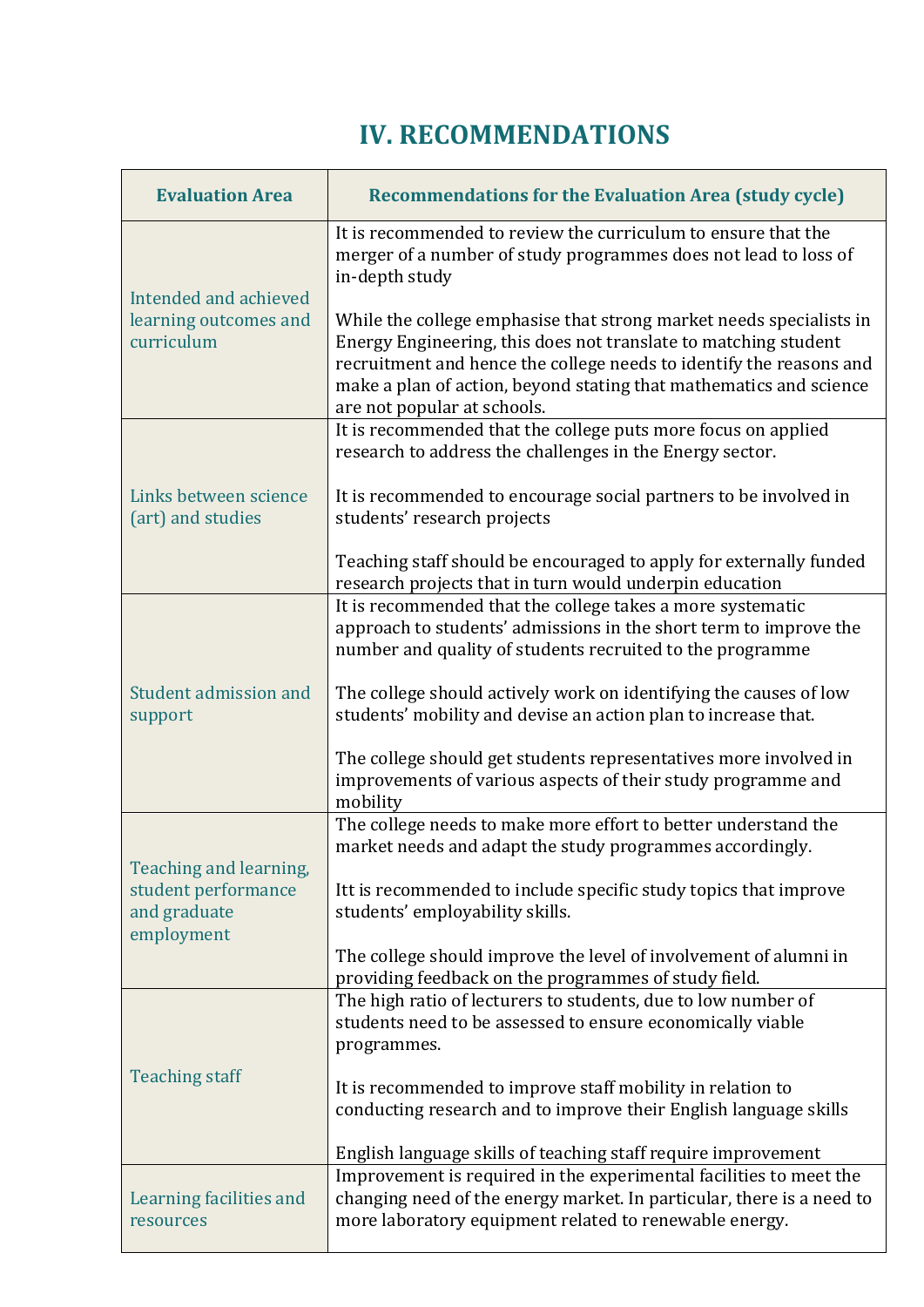|                                                       | The college should have a clear plan and provide sufficient funds for<br>regular maintenance and upgrade of laboratory equipment. |
|-------------------------------------------------------|-----------------------------------------------------------------------------------------------------------------------------------|
|                                                       | It is also recommended to increase the proportion of library<br>resources available electronically.                               |
|                                                       | The process of collecting feedback from students on the study<br>programmes requires review and improvement.                      |
| Study quality<br>management and<br>public information | It is recommended to develop a more systematic and consistent<br>approach to providing feedback to students.                      |
|                                                       | It is also recommended to consult with a wider range of renewable<br>energy industry to improve the quality of teaching subjects. |

### **VI. SUMMARY**

Generally, the aims and outcomes of the Renewable Energy and Energy Engineering Bachelor programmes are in conformity to the needs of the society and the labour market. They are also in conformity with the objectives and the mission of VTDK.

The study programme in Energy Engineering was formed in 2016 by combining three study programmes in electrical Energetics, Renewable Energy and Thermal Engineering to address issues of low student recruitment. Consequently, recommendations from the last evaluation report may not be of significant relevance and hence are not addressed.

The Bachelor of Renewable Energy and energy Engineering study programmes ensure consistent development of the competences of students. The range of general and specialised study skills are a good measure of supporting students to meet the requirements of the programme and the education required by the job market. Offering the study programme as part time where students could be working in a related field while studying is a positive measure that would improve experience of students and readiness for employment.

The low level and declining recruitment of students as well as reduction in minimum grades of students admitted is a matter of concern which needs immediate action. The experts suggest that more in-depth analysis of the causes of this reduction is undertaken and corrective measures are implemented. Although the college is working with school children to improve the long term prospects for studying engineering subjects, this is considered a long term plan and measures to improve recruitment in the short term are required.

The academic mobility is at low level. There are still no incoming students and there is no information provided on what actions are taken by the College in order to attract students from abroad. There is a lack of outgoing students as well. This development suggests that there might be a lack of suitable advertising for mobility among students.

Students' support is one of strengths of this study field. The system of academic, financial and personal support for students is well-developed. This is clearly acknowledged by students.

The college provides support to staff to get involved in research activities which helps their career development as well as the ability to feed their research into teaching. However, more needs to be done by staff in terms of involvement of international research projects.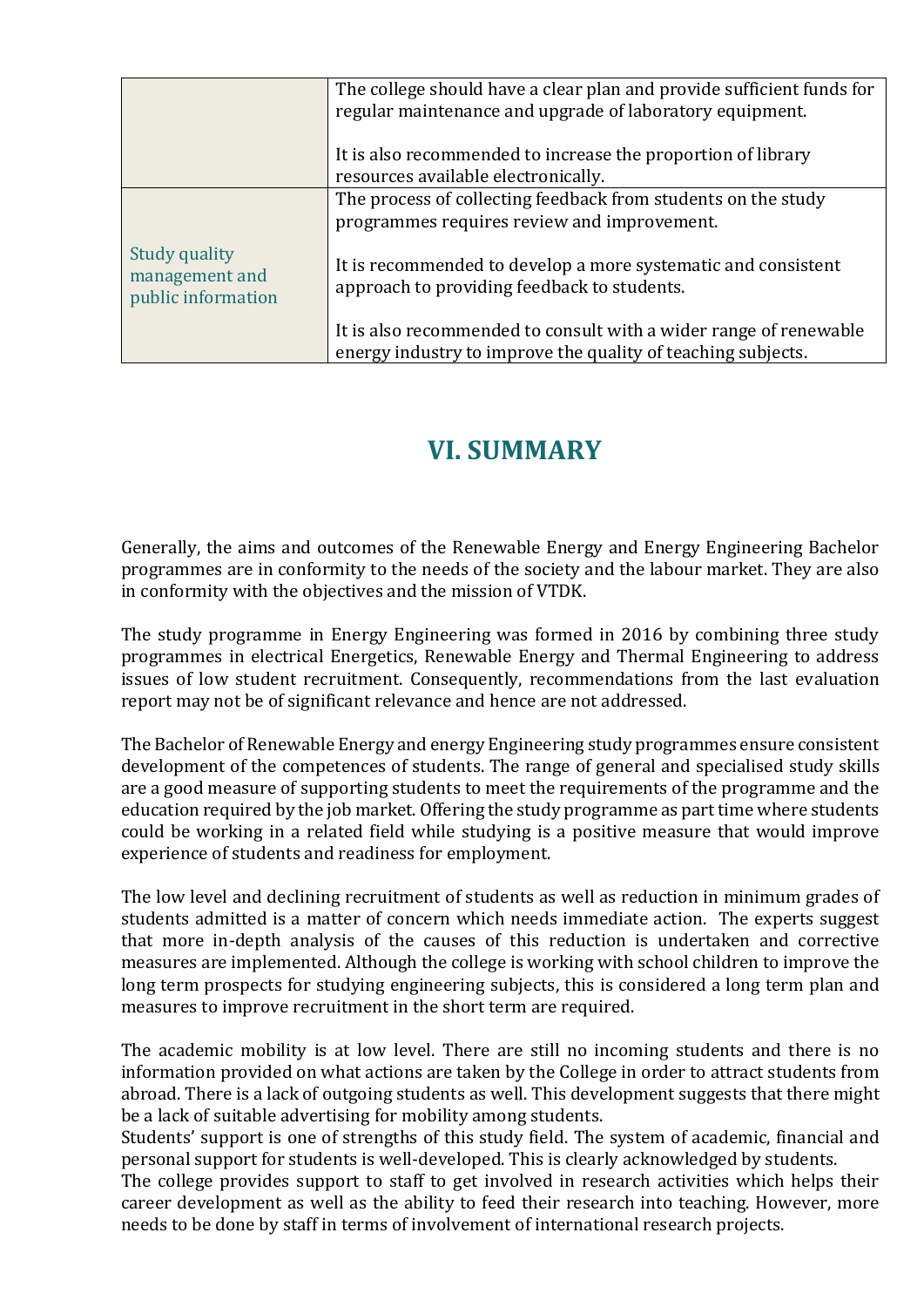There is a good level of involvement of social partners in supporting the research programmes and providing feedback for improvement of quality and relevance. However, as the renewable energy market is growing, there is a need to get involved with a wider range of renewable energy industries to ensure relevance of the study programme to the future needs of the country.

\_\_\_\_\_\_\_\_\_\_\_\_\_\_\_\_\_\_\_\_\_\_\_\_\_\_\_\_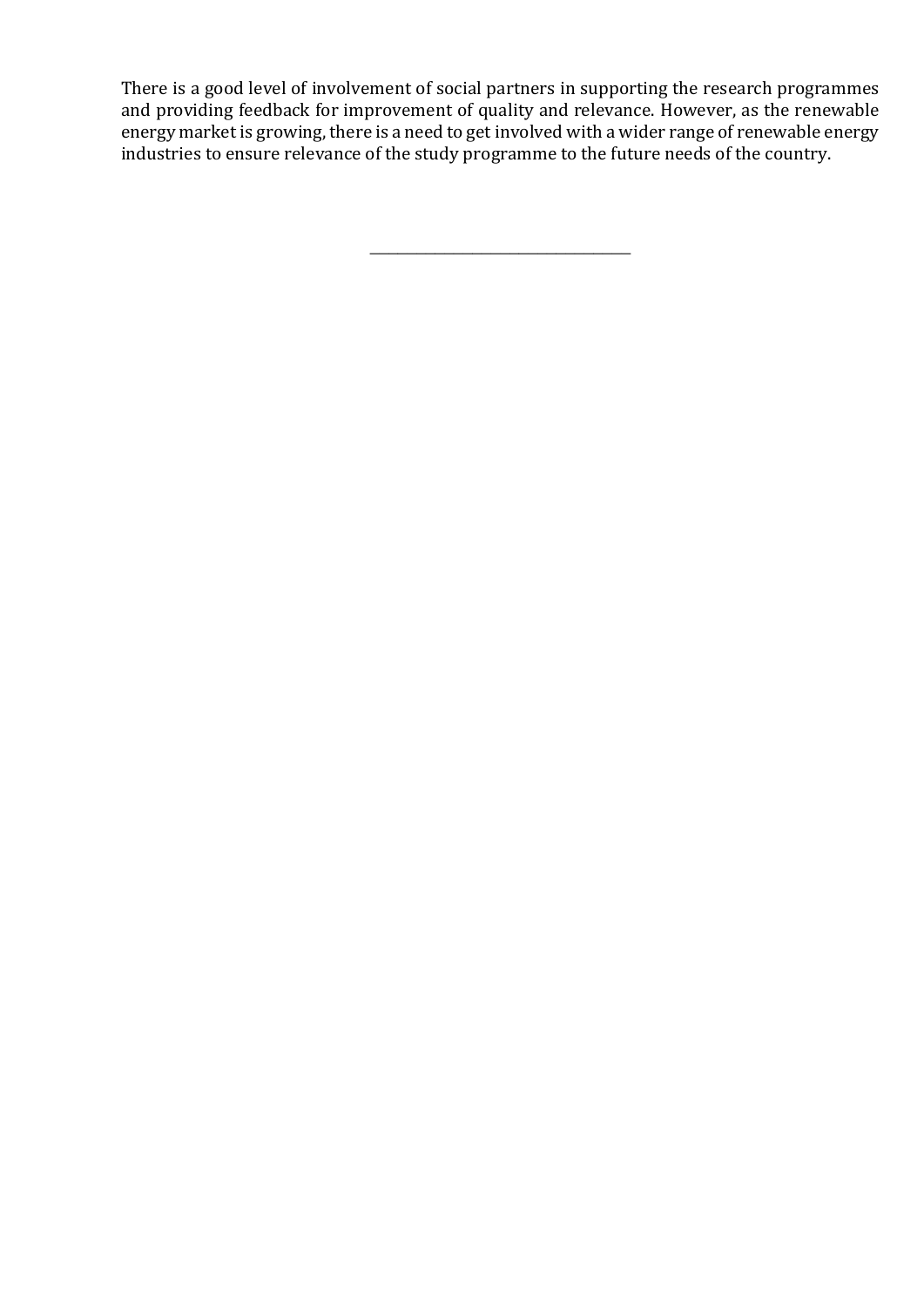**Vertimas iš anglų kalbos**

#### **VILNIAUS TECHNOLOGJŲ IR DIZAINO KOLEGIJOS ENERGIJOS INŽINERIJOS KRYPTIES STUDIJŲ 2021 BIRŽELIO 29 D. EKSPERTINIO VERTINIMO IŠVADŲ NR. SV4-59 IŠRAŠAS**



STUDIJŲ KOKYBĖS VERTINIMO CENTRAS

# VILNIAUS TECHNOLOGIJŲ IR DIZAINO KOLEGIJA **ENERGIJOS INŽINERIJOS KRYPTIES STUDIJŲ VERTINIMO IŠVADOS**

**Ekspertų grupė:**

- **1. Prof. Abdulnaser Sayma (grupės vadovas),** akademinės bendruomenės atstovas*;*
- **2. Prof. Dr. Luisa Fernanda Cabeza Fabra ,** *akademinės bendruomenės atstovė;*
- **3. Prof. Dr. Eleonora Guseinovienė. ,** *akademinės bendruomenės atstovė c;*
- **4. Mr. Mindaugas Pranaitis ,** *socialinių partnerių atstovas;*
- **5. Henrikas Vaickus,** *student atstovas*.

**Evaluation coordinator –** *Ms Ona Charževskytė***Ms Ona Charževskytė**

#### Išvados parengtos anglų kalba Vertimą į lietuvių kalbą atliko MB "Ad Gloriam"

© Studijų kokybės vertinimo centras

Vilnius 2021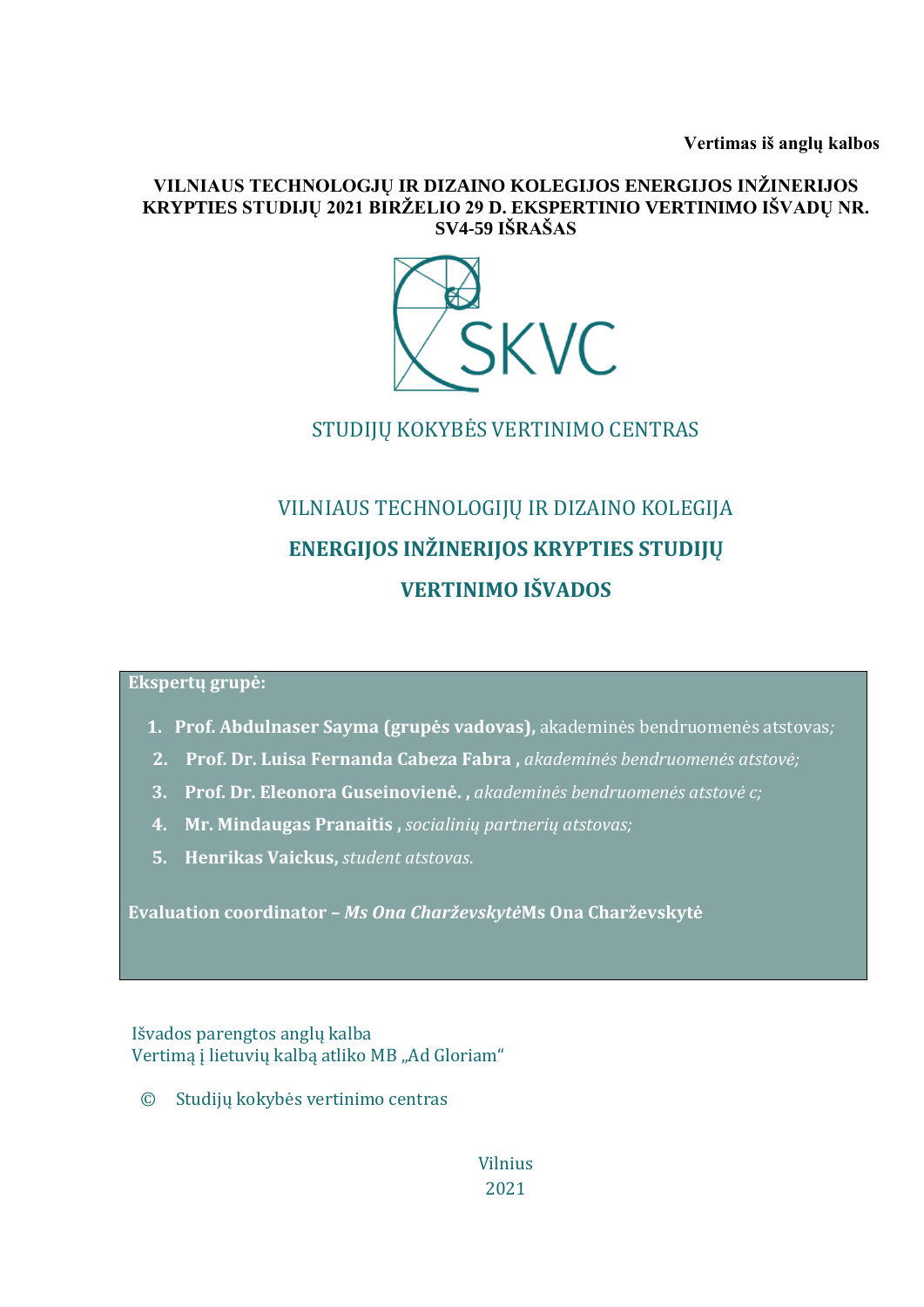### **Studijų krypties duomenys**

| Studijų programos<br>pavadinimas                        | Atsinaujinanti energetika*                                                 | Energijos inžinerija                        |
|---------------------------------------------------------|----------------------------------------------------------------------------|---------------------------------------------|
| Valstybinis kodas                                       | 653E33001                                                                  | 6531EX020                                   |
| Studijų programos rūšis                                 | Koleginės studijos                                                         | Koleginės studijos                          |
| Studijų pakopa                                          | Pirma                                                                      | Pirma                                       |
| Studijų forma (trukmė metais)                           | Nuolatinė 3 metai<br>Ištęstinė 4 metai                                     | Nuolatinė 3 metai<br>Ištęstinė 4 metai      |
| Studijų programos apimtis<br>kreditais                  | 180                                                                        | 180                                         |
| Suteikiamas laipsnis ir (ar)<br>profesinė kvalifikacija | Atsinaujinančios energijos<br>inžinerijos profesinio<br>bakalauro laipsnis | Inžinerijos mokslų profesinis<br>bakalauras |
| Studijų vykdymo kalba                                   | Lietuvių                                                                   | Lietuvių                                    |
| Reikalavimai stojantiesiems                             | vidurinis išsilavinimas                                                    | vidurinis išsilavinimas                     |
| Studijų programos<br>iregistravimo data                 | 2013 04 06                                                                 | $012 - 05 - 18$                             |

*\*programa baigta vykdyti 2019 birželio mėn.*

<...>

# **II. APIBENDRINAMASIS ĮVERTINIMAS**

Pirmos pakopos *Energijos inžinerijos* krypties studijos *Vilniaus technologijų ir dizaino kolegijoje* vertinamos teigiamai.

*Studijų krypties ir pakopos įvertinimas pagal vertinamąsias sritis.*

| Eil.<br>Nr. | <b>Vertinimo sritis</b>                                   | <b>Srities</b><br>įvertinimas,<br><b>balais</b> |
|-------------|-----------------------------------------------------------|-------------------------------------------------|
| 1.          | Studijų tikslai, rezultatai ir turinys                    | 3                                               |
| 2.          | Mokslo (meno) ir studijų veiklos sąsajos                  | 3                                               |
| 3.          | Studentų priėmimas ir parama                              | 3                                               |
| 4.          | Studijavimas, studijų pasiekimais ir absolventų užimtumas | 3                                               |
| 5.          | Dėstytojai                                                | 3                                               |
| 6.          | Studijų materialieji ištekliai                            | 3                                               |
| 7.          | Studijų kokybės valdymas ir viešinimas                    | 3                                               |
|             | Iš viso:                                                  | 21                                              |

1-Nepatenkinamai (sritis netenkina minimalių reikalavimų, yra esminių trūkumų, dėl kurių krypties studijos negali būti vykdomos)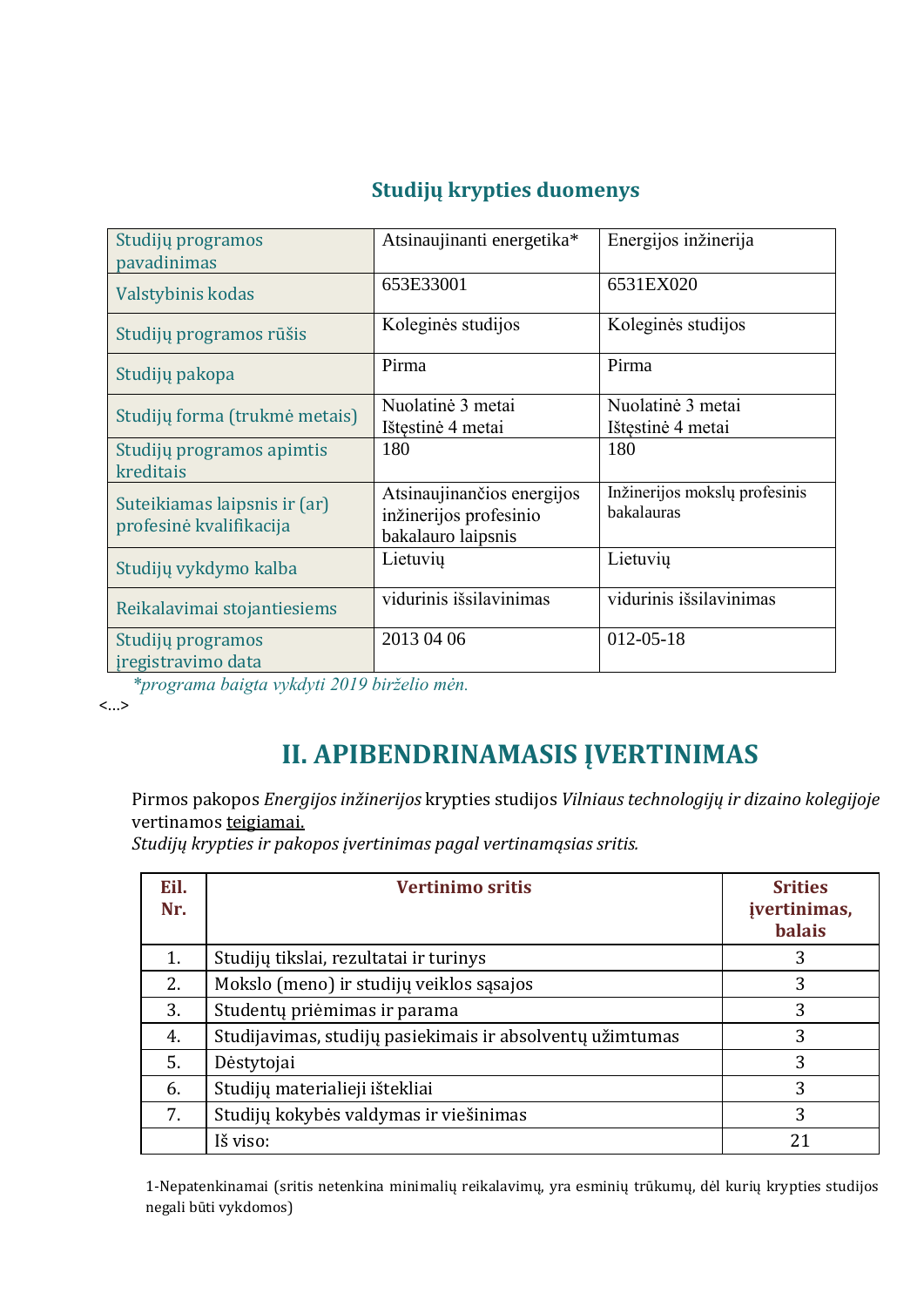2-Patenkinamai (sritis tenkina minimalius reikalavimus, yra esminių trūkumų, kuriuos būtina pašalinti) 3-Gerai (sritis plėtojama sistemiškai, be esminių trūkumų)

4-Labai gerai (sritis vertinama labai gerai nacionaliniame kontekste ir tarptautinėje erdvėje, be jokių trūkumų)

5-Išskirtinės kokybės (sritis vertinama išskirtinai gerai nacionaliniame kontekste ir tarptautinėje erdvėje)

<...>

## **IV. REKOMENDACIJOS**

| Vertinamoji sritis                                             | Rekomendacijos dėl vertinamosios srities (studijų pakopos)                                                                                                                                                                                                                                                                                        |
|----------------------------------------------------------------|---------------------------------------------------------------------------------------------------------------------------------------------------------------------------------------------------------------------------------------------------------------------------------------------------------------------------------------------------|
|                                                                | Rekomenduojama peržiūrėti mokymo planą ir užtikrinti, kad<br>sujungus kelias studijų programas nenukentėtų jų išsamumas.                                                                                                                                                                                                                          |
| Studijų tikslai,<br>rezultatai ir turinys                      | Nors kolegija pabrėžia didžiulį energetikos inžinerijos specialistų<br>poreikį rinkoje, studentų įdarbinimo tendencijos yra kitokios, todėl<br>kolegija privalo nustatyti žemo studentų įsidarbinamumo priežastis<br>ir sudaryti veiksmų planą, atsiribodama nuo teiginio, jog<br>matematika ir gamtos mokslai nėra populiarūs dalykai mokyklose. |
|                                                                | Daugiau dėmesio kolegijoje rekomenduojama skirti taikomiesiems<br>moksliniams tyrimams, kurie padėtų spręsti energetikos sektoriaus<br>iššūkius.                                                                                                                                                                                                  |
| Mokslo (meno) ir<br>studijų veiklos sąsajos                    | Rekomenduojama skatinti socialinius partnerius dalyvauti studentų<br>mokslinių tyrimų projektuose.                                                                                                                                                                                                                                                |
|                                                                | Dėstytojai turėtų būti skatinami kreiptis dėl išorės finansuojamų<br>mokslinių tyrimų projektų, kurie savo ruožtu remtų švietimą.                                                                                                                                                                                                                 |
|                                                                | Kolegijai rekomenduojama taikyti sistemingesnį požiūrį į studentų<br>priėmimą trumpuoju laikotarpiu, kad pagerėtų į programą<br>priimamų studentų skaičius ir kokybė.                                                                                                                                                                             |
| Studentų priėmimas ir<br>parama                                | Kolegija turėtų imtis aktyvių veiksmų, siekdama nustatyti mažo<br>studentų judumo priežastis ir parengti veiksmų planą jam didinti.                                                                                                                                                                                                               |
|                                                                | Kolegija turėtų skatinti studentų atstovus aktyviau dalyvauti<br>tobulinant įvairius jų studijų programos ir judumo aspektus.                                                                                                                                                                                                                     |
|                                                                | Kolegija turi dėti daugiau pastangų, siekdama geriau suprasti rinkos<br>poreikius ir atitinkamai pritaikyti studijų programas.                                                                                                                                                                                                                    |
| Studijavimas, studijų<br>pasiekimai ir<br>absolventų užimtumas | Rekomenduojama įtraukti konkrečius studijų dalykus, kurie<br>pagerintų studentų įsidarbinimo įgūdžius.                                                                                                                                                                                                                                            |
|                                                                | Kolegija turėtų stengtis, kad daugiau absolventų pateiktų grįžtamąją<br>informaciją apie studijų programas.                                                                                                                                                                                                                                       |
| Dėstytojai                                                     | Siekiant užtikrinti ekonomiškai perspektyvias programas, dėl mažo<br>studentų skaičiaus būtina įvertinti aukštą dėstytojų ir studentų<br>skaičiaus santykį.                                                                                                                                                                                       |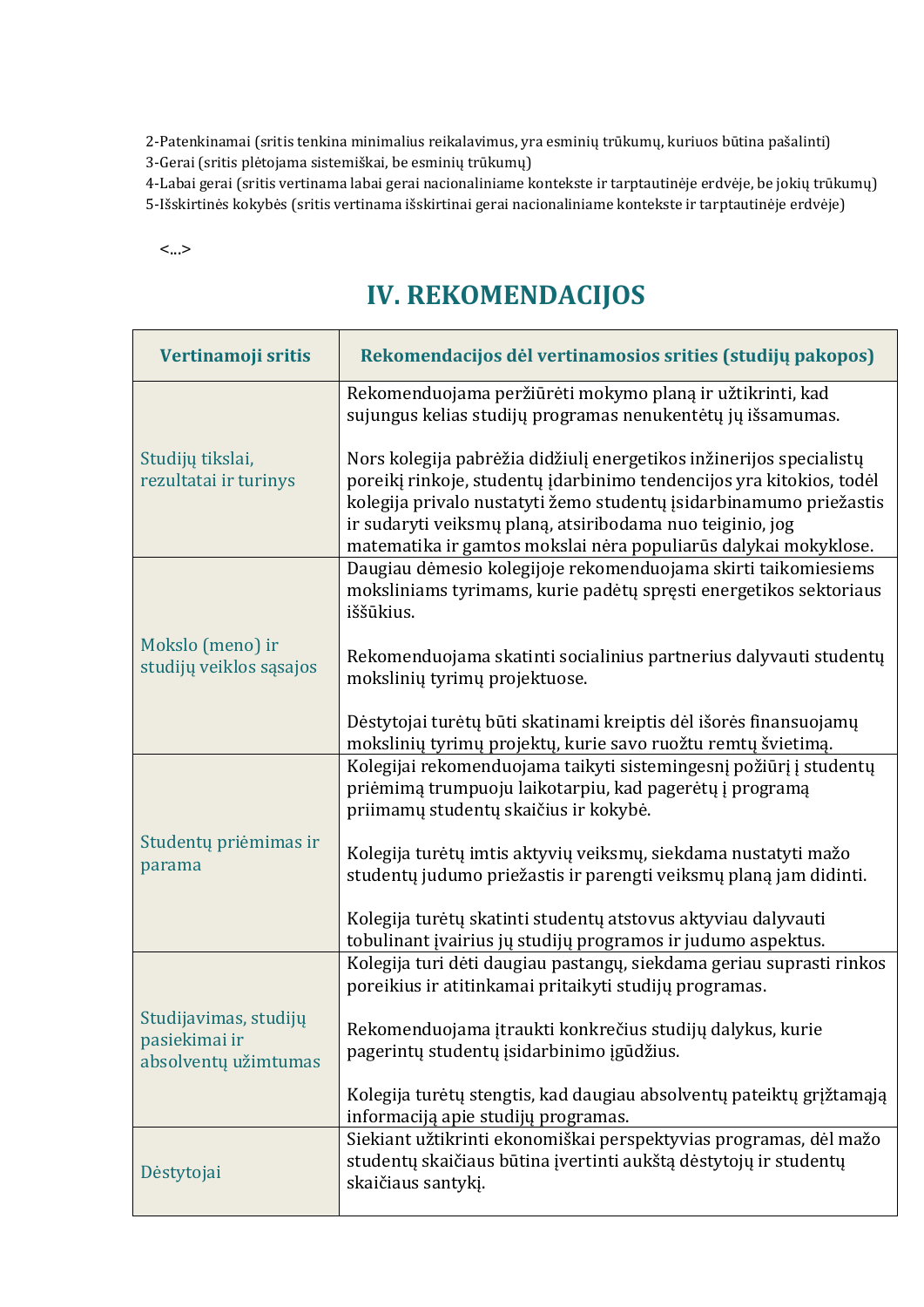| Rekomenduojama gerinti darbuotojų judumą atliekant tyrimus ir         |  |
|-----------------------------------------------------------------------|--|
| tobulinti jų anglų kalbos įgūdžius.                                   |  |
|                                                                       |  |
| Būtina tobulinti dėstytojų anglų kalbos įgūdžius.                     |  |
| Siekiant patenkinti besikeičiančius energetikos rinkos poreikius,     |  |
| būtina tobulinti eksperimentines laboratorijas. Visų pirma reikia     |  |
| daugiau su atsinaujinančia energija susijusios laboratorinės įrangos. |  |
|                                                                       |  |
| Kolegija turėtų turėti aiškų planą ir skirti pakankamai lėšų          |  |
| reguliariai laboratorinės įrangos techninei priežiūrai ir             |  |
| atnaujinimui.                                                         |  |
|                                                                       |  |
| Taip pat rekomenduojama padidinti elektroniniu būdu prieinamų         |  |
|                                                                       |  |
| bibliotekos išteklių dalį.                                            |  |
| Studentų grįžtamojo ryšio apie studijų programas rinkimo procesą      |  |
| būtina peržiūrėti ir tobulinti.                                       |  |
|                                                                       |  |
| Rekomenduojama parengti sistemingesnę ir nuoseklesnę metodiką,        |  |
| pagal kurią studentams būtų perduodama grįžtamoji informacija.        |  |
|                                                                       |  |
| Taip pat rekomenduojama konsultuotis su daugiau atsinaujinančių       |  |
| energijos šaltinių pramonės atstovų, tokiu būdu gerinant dėstomų      |  |
| dalykų kokybę.                                                        |  |
|                                                                       |  |

# **V. SANTRAUKA**

Iš esmės, atsinaujinančios energetikos ir energetikos inžinerijos bakalauro programų siekiai ir rezultatai atitinka visuomenės ir darbo rinkos poreikius. Jie taip pat atitinka VTDK tikslus ir misiją.

Energetikos inžinerijos studijų programa buvo suformuota 2016 metais, apjungus tris elektros energetikos, atsinaujinančios energetikos ir šilumos inžinerijos studijų programas, siekiant išspręsti žemo studentų įdarbinimo lygio problemas. Taigi paskutinio vertinimo ataskaitoje pateiktos rekomendacijos gali būti nereikšmingos, todėl į jas neatsižvelgiama.

Atsinaujinančios energetikos bakalauro ir energetikos inžinerijos studijų programos užtikrina nuoseklų studentų kompetencijų ugdymą. Bendrųjų ir specializuotų studijų įgūdžių įvairovė yra tinkama priemonė, kurios dėka studentams sudaroma galimybė tenkinti programos ir darbo rinkos išsilavinimui keliamus reikalavimus. Siūloma ištęstinės formos studijų programa, kurioje studentai studijų metu gali dirbti susijusioje srityje, yra puiki priemonė, kuri gerina studentų patirtį ir didina įsidarbinimo galimybes.

Žemas ir vis mažėjantis absolventų įdarbinimo lygis bei priėmimo balų kritimas kelia susirūpinimą, todėl būtina nedelsiant imtis veiksmų. Ekspertai siūlo atlikti nuodugnesnę tokio mažėjimo priežasčių analizę ir pritaikyti taisomąsias priemones. Nors kolegija dirba su moksleiviais, siekdama pagerinti ilgalaikes inžinerinių dalykų studijavimo perspektyvas, tai yra ilgalaikis planas ir reikalingos priemonės, kurios padėtų sėkmingiau įdarbinti studentus trumpuoju laikotarpiu.